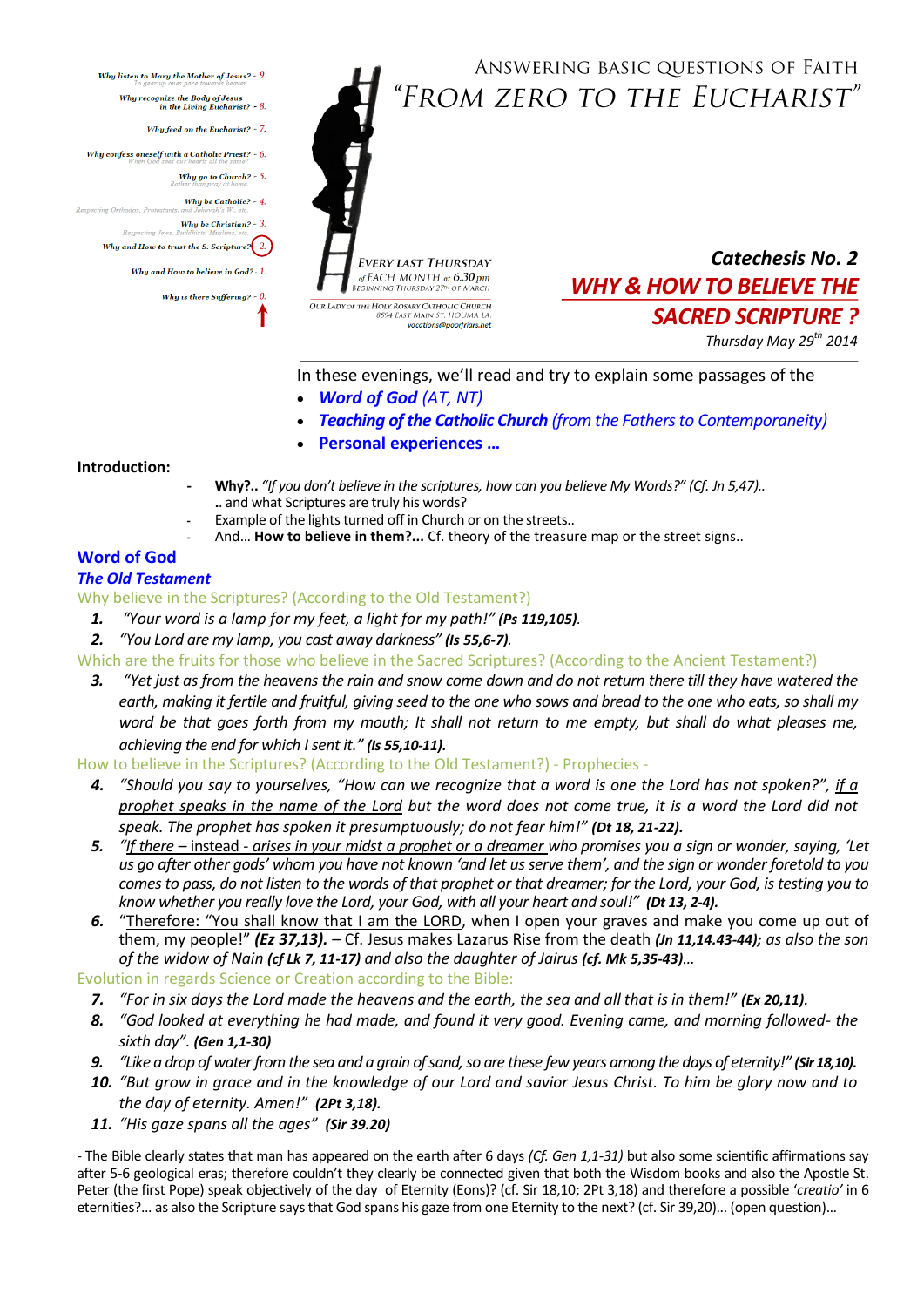### *The New Testament*

Why believe in the Scriptures? (According to the New Testament?)

- *12. "But if you do not believe his writings, how will you believe my words?" (Jn 5,47).*
- *13. "In truth, in truth, I say to you, whoever keeps my word will never see death." (Jn 8, 51).*
- *14. "But these are written that you may (come to) believe that Jesus is the Messiah, the Son of God, and that through this belief you may have life in his name" (Jn 20,31)*
- What's the fruit and goal for those who believe in the Sacred Scriptures? (According to the NT?)
- *15. "The word of God, which is now at work in you who Believe." ( 1Ts 2, 13 )…* Therefore if the life of a man or a woman doesn't change after having believed in God and in the Sacred Scriptures, it could mean that in the depths of their heart they don't really believe.
- *16. "But the one who peers into the perfect law of freedom and perseveres, and is not a hearer who forgets but a doer who acts, such a one will find his joy in what he does." (cf. Jm 1,25).*

How to believe in the Scriptures? (According to the NT.?) - Prophecies -

- *17. "Oh, how foolish you are! How slow of heart to believe all that the prophets spoke!" (Lk 24,25).*
- *18. "When he was raised from the dead, his disciples remembered that he had said this, and they came to believe the scripture and the words Jesus had spoken." (Jn 2,22).*
- *19. "From now on I am telling you (about the betrayal of Judas) before it happens, so that when it happens you may believe that I AM."* (the Verb, or rather God, the Living Word) *(Jn 13,19).*
- The End of the Universe and the world according to the Bible (NT.)?
	- *20. In truth I tell you: until heaven and earth pass away, not one dot or the smallest stroke of a letter will pass from the law, until all things have taken place." (cf. Mt 5,18).*
	- *21. "And behold, I am with you always, until the end of the world!" (cf. Mt 28,19-20 ).*
	- *22. "Heaven and earth will pass away, but my words will not pass away!" (Mt 24,35).*
	- *23. "Then I saw a new heaven and a new earth. The former heaven and the former earth had passed away, and the sea was no more." (Rev 21,1).*
	- *24. "The day of the Lord will come like a thief, and then the heavens will pass away with a mighty roar and the elements will be dissolved by fire, and the earth and everything it contains will be burned up. Since everything is to be dissolved in this way, what sort of persons ought [you] to be, conducting yourselves in holiness and devotion, waiting for and hastening the coming of the day of God, because of which the heavens will be dissolved in flames and the elements melted by fire. But according to his promise we await new heavens and a new earth in which righteousness dwells. Therefore, beloved, since you await these things, be eager to be found without spot or blemish before him, at peace." (2Pt 3,10-14).*

- Also the most recent scientific theories affirm that the actual world will disappear because of the huge growth of the sun; now, how could the Sacred Scripture declare that so long ago, even though in those ages these scientific discoveries didn't even exist? Who knew that the actual earth would finish like that if not God alone who created it?.... likewise for the end of heaven and earth, of which Jesus spoke to us of?... in the Greek Hellenic mentality back then spoke of the eternal universe (about the eternal return), and instead Jesus said that heaven and earth (the Universe) would pass away, unlike his Words, of that would remain forever *(cf. Mt 5,18)*. (an open question)..

In regards to the 6 days of Creation and Evolution:

- *25. "But do not ignore this one fact, beloved, that with the Lord one day is like a thousand years and a thousand years like one day." (2Pt3,8)*
- *26. "But grow in grace and in the knowledge of our Lord and savior Jesus Christ. To him be glory now and to the* ( ἡμέραν ) *day of eternity* ( αἰῶνος = Aeon)*". (2Pt3,18)*

Some points about the historic Credibility of the Sacred Scriptures (N.T.)

*27. "Now Jesus did many other signs in the presence of [his] disciples that are not written in this book. But these are written that you may [come to] believe that Jesus is the Messiah, the Son of God, and that through this belief you may have life in his name!" (Cf. Jn 20,30-31).*

--- There are also the following Roman, Hebrew and Greek authors who testify the historic death of Jesus: C. P. TACITUS, a Roman Senator (55 †117 A.D.), in the *Annals XV, 44,* affirms: *"Nero invented some as guilty and inflicted the most refined tortures on a group hated for their abominations, called Christians by the populace. Christus, from whom the name had its origin, suffered the extreme penalty during the reign of Tiberius at the hands of one of our procurators, Pontius Pilatus"*; G. FLAVIUS, Historic of a Hebrew background (about 37 †100 A.D.), in *Antiquities of the Jews, book 18, chapter 3,* testified: *"Now around this time there was Jesus, a wise man, if it be lawful to call him a man; for he was a doer of extraordinary works, a teacher of men who receive the truth with pleasure. He drew over to him both many of the Jews and Gentiles. He was [the] Christ. And when Pilate, at the suggestion of the notable men amongst us, had condemned him to the cross, those that loved him at the first did not forsake him; for he appeared to them alive again on the third day; as the divine prophets had foretold these and thousands other wonderful things concerning him. And the tribe of Christians, so named from him, are not extinct at this day."*; LUCIAN OF SAMOSATA, Author and Greek rhetorician from Syria (about 120 † after the 180), in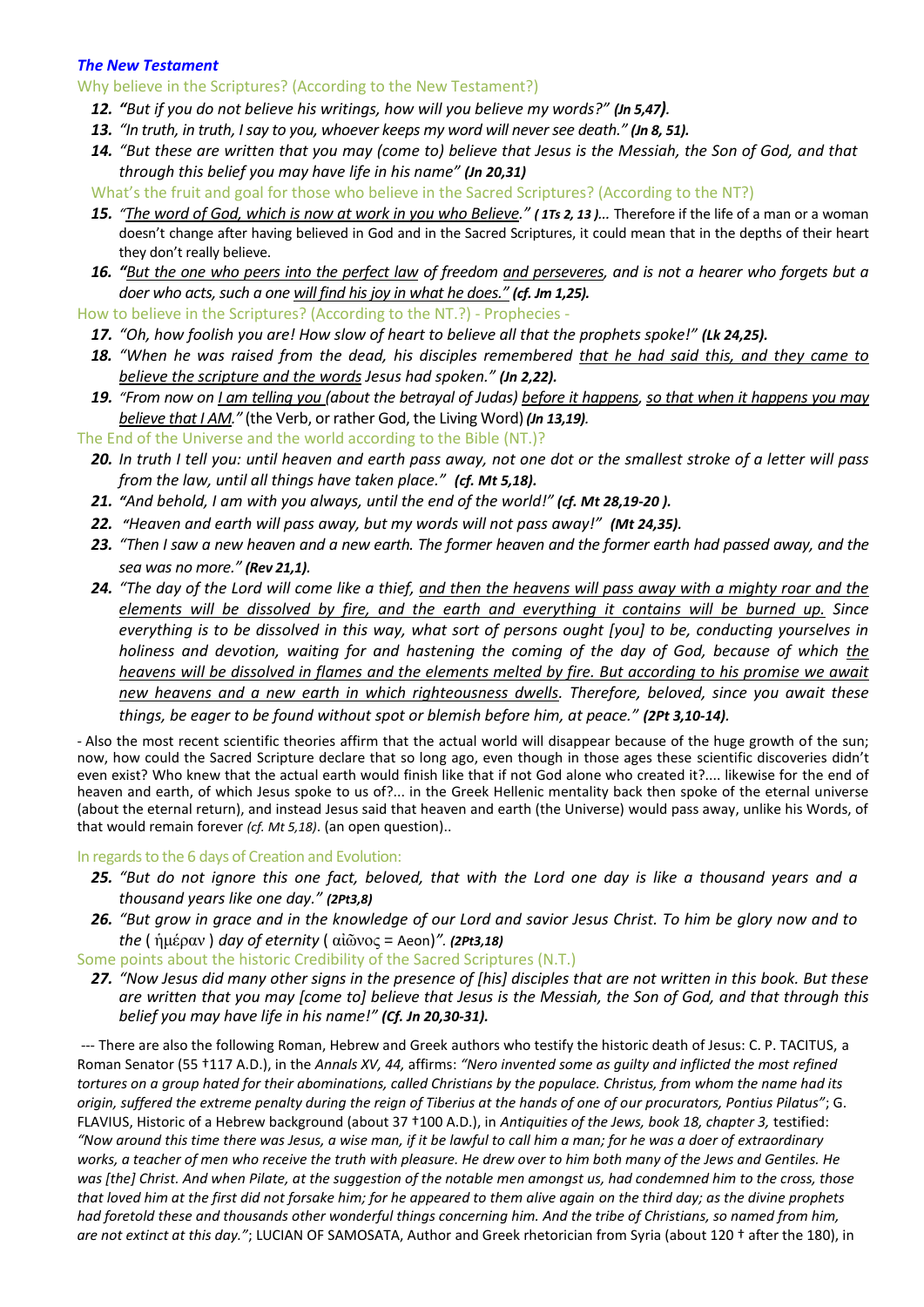*The death of Peregrine, 11-13, transl. of H.W. Fowler, said*: *"The Christians, […] worship a man to this day, the distinguished personage who introduced their novel rites, and was crucified on that account. […] and then it was taught to them by their original lawgiver that they are all brothers from the moment of their conversion, and [for this reason] they deny the Greek gods, and worship the wise crucified one, and living according to his laws."*

Faith is fundamentally to take up a walk of life pleasing to God, but how am I therefore to believe?

- *28. "Without faith it is impossible to please him, for anyone who approaches God must believe that he exists and that he rewards those who seek him!" (Heb 11,6)*
- *29. "How can they believe in him of whom they have not heard? And how can they hear without someone to preach?" (Rm 10,14)*

## **From the teachings of the Catholic Church**

### *The Patristic age*

All the theories about Immortality, come – according to some of the Fathers – from the S. Scriptures

*30. "And whatever both philosophers and poets have said concerning the immortality of the soul, or punishments after death, or contemplation of things heavenly, or doctrines of the like kind, they have received such suggestions from the prophets as have enabled them to understand and interpret these things."* (**ST. JUSTIN,** *First Apology*, 44).

-- "This topic of the 'Greek theft of the barbarian philosophy', that is the plagiarism towards the Hebrews from which the philosophers took their principles, that will return extensively into the Stromata where Clement listed all those philosophical doctrines that in his regards result as "stolen" from the Hebrews (Cf. *Stromata* V,14,89-VI,4,38)" (A. SABETTA, Dossier: *Faith and reason. Historic Analysis and perspective for the present time.* Faculty of Theology PUL -the cycle, course 10511. A.Y. 2012-13, pg. 27)

Ignorance on the Scriptures is a profound canyon and ignorance of Christ

- *31.* "Ignorance on the Scriptures is a great abyss and deep precipice" **(St. JOHN Chrysostom**, in: VINCENZO LOPASSO, *Lectio Divina. Itinerary of Spiritual life*, pg. "x" / cf. - [http://ilblogdidon-vincenzolopasso.blogspot.it/2010/09/lectio-divina-un](http://ilblogdidon-vincenzolopasso.blogspot.it/2010/09/lectio-divina-un-itinerario-di-vita.html)[itinerario-di-vita.html\)](http://ilblogdidon-vincenzolopasso.blogspot.it/2010/09/lectio-divina-un-itinerario-di-vita.html).
- *32. "I fulfill my duty obeying the command of Christ: "Scrutinize the Scriptures..." (cf. Jn 5,39), and: "Search and you will find"(Mt 7,7), to avoid somebody telling me as to the Jews: "You are misled because you do not know the Scriptures or the Power of God." (Mt 22,29). Those who don't know the Scriptures don't know the Power of God, nor his Wisdom. To Ignore the Scriptures, means to ignore Christ"* **(ST. JEROME –** Office of Read. 30th Week).
- *33.* "All of you who search for the many words of men, try to understand the only Word of God" **(cf. ST. AUGUSTINE,**  *Discourse 118, 1*).

Shepherds must make the scriptures believable trough their behavior

*34.* Augustine says to the pastors: *"Make that he* (the pastor) *believes in the Scripture which says: "He scourges every son he acknowledges" (Heb 12,6). Therefore he shall be either prepared to be scourged, or renounce being accepted* (by the Lord)*."* **(cf. ST. AUGUSTINE,** *Discourse on Pastors*, 46, 10-11; CCL 41, 536-538).

### *The Medieval era*

What's the fruit and the aim of those who Believe in the Sacred Scriptures? (According to some of the Middle Ages)

- *35. "The outcome or the fruit of reading Holy Scripture is by no means negligible: it is the fullness of eternal happiness! For these are the books which tell us of eternal life, which were written not only that we might believe but also that we might possess Everlasting Life, in which we'll see, love and all of our desires will be totally satisfied… The Scripture has to be taught and heard (and practiced) In order to achieve this*" (**ST. BONAVENTURE** – cf. Off. Of Read. Mon.  $V^{\text{th}}$  week O.T.).
- Faith is necessary to penetrate the Sacred Scriptures
- *36. "It's impossible for one to penetrate and know the Sacred Scriptures if one first not have Faith, which is the lamp, the door and the foundation of the entire S. Scripture. Faith, indeed, is the foundation from where all of our supernatural knowledge comes from"*. (Cf. ST. BONAVENTURE, Off. of Read., Mon. V<sup>th</sup> week O.T.).

Inerrancy of the Sacred Scripture..

*37. "Our faith rests upon the revelation made to the apostles and prophets who wrote the canonical books, and not on other revelations [...]. Hence Augustine says (Epis. ad Hieron. xix, 1): "Only those books of Scripture which are called canonical have I learned to hold in such honor as to believe their authors have not erred in any way in writing them. But other authors I so read as not to deem everything in their works to be true [...] - whatever may have been their holiness and learning - !"* (cf. **ST. THOMAS Aquinus,** *S. Th. I*, q I *a*. 8).

### *The Modern age*

The Case of Galileo, error of the interpretations and Inerrancy of the Sacred Scriptures..

*(--- In regards to Galileo, error of the interpreters / authors and inerrancy of the sacred scriptures, see more ahead in John Paul II, in the post-modern age, where Galileo Galilei is mentioned).*

#### Inerrancy of the Sacred Scripture..

*38. "The complete books of the old and the new Testament with all their parts, .. are to be received as sacred and canonical. These books the Church holds to be sacred and canonical not because she (the Church) subsequently approved them by her authority after they had been composed by unaided human skill, nor simply because they*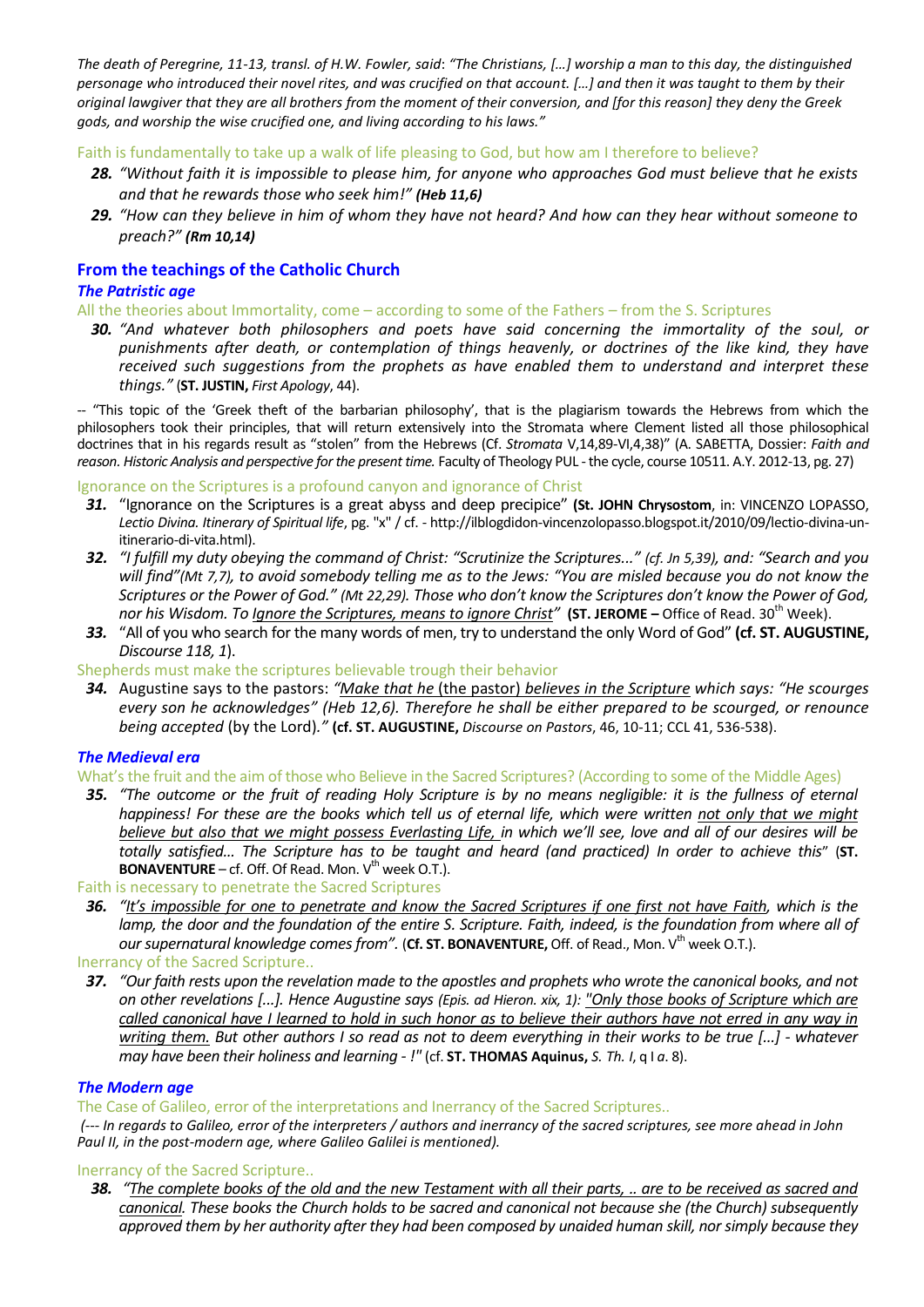*contain revelation without error, but because, being written under the inspiration of the Holy Spirit, they have God as their Author, and were as such committed to the Church."* **(I st VATICAN COUNCIL**, *Session III*, II ).

*39. "But it is absolutely wrong and forbidden, either to narrow inspiration to certain parts only of Holy Scripture, or to admit that the sacred writer has erred. For the system of those who, in order to rid themselves of these difficulties, do not hesitate to concede that divine inspiration regards the things of faith and morals, and nothing beyond, because (as they wrongly think) in a question of the truth or falsehood of a passage, we should consider not so much what God has said as the reason and purpose which He had in mind in saying itthis system cannot be tolerated. For all the books which the Church receives as sacred and canonical, are written wholly and entirely, with all their parts, at the dictation of the Holy Spirit; and so far is it from being possible that any error can co-exist with inspiration,… as it is impossible that God Himself, the supreme Truth, can utter that which is not true."* (**LEO XIIITH ,** *Encyclical Provvidentissimus Deus,* No. 20 ).

Bible, Theology and Science..

*40. "Most desirable is it, and most essential, that the whole teaching of Theology should be pervaded and animated by the use of the divine Word of God.. the Sacred Books hold such an eminent position among the sources of revelation that without their assiduous study and use, Theology cannot be placed on its true footing, or treated as its dignity demands.. nevertheless the judicious and instructed theologian will by no means pass by that method of doctrinal demonstration which draws its proof from the authority of the Bible; "for (Theology) does not receive her first principles from any other science, but immediately from God by revelation. And, therefore, she does not receive of other sciences as from a superior, but uses them as her inferiors or handmaids."* (**POPE LEO XIIITH**, Encyclical *Providentissimus Deus*, No. 16, year 1893).

#### *Postmodern (or Contemporary) age*

#### Several scientific theories on Evolution, only one Scriptural theory how man has appeared on the earth..

*41. "And to tell the truth, rather than speaking about the theory of evolution, it is more accurate to speak of the theories of evolution. The use of the plural is required here—in part because of the diversity of explanations regarding the mechanism of evolution, and in part because of the diversity of philosophies involved. […] As a result, the theories of evolution which, because of the philosophies which inspire them, regard the spirit either as emerging from the forces of living matter, or as a simple epiphenomenon of that matter, are incompatible*  with the truth about man. They are therefore unable to serve as the basis for the dignity of the human person. [...] To set us on guard against the grave temptations which face us, our Lord cites the great words of *Deuteronomy: "Man does not live by bread alone, but by every word that comes from the mouth of God." (Deut 8:3; Mt 4:4)"* **(JOHN PAUL II** *Message to the participants in the Plenary of the Pontifical Academy of Sciences*, Vatican City, 22nd October 1996).

*---* Considering that there are several scientific theories regarding the apparition of man on the earth, as for example, the fixism, catastrophism, evolutionism and etc.. and all are science, so then, someone could say, which of them should we believe?, since all of them be presented as possible scientific truths? Isn't the unique Scriptural Theory more credible, where it is said that we've been created by God in six days, or rather (how here to follow in this handout we're going to demonstrate) in 6 pretty long historic times? .. as we'll see here marked out of the Scriptures and of the Magisterium?.. that is 1 day of Genesis can be also a historic time or one eternity? (since the Lord indeed spans his gaze from one eternity to the next?.. always according to the scriptures?)<sup>1</sup>.

#### The 6 days of Creation as 6 historic periods

- *42. "(Question): Can one take the word yòm (day) in the denomination and distinction of the six daysin which the first chapter of Genesis speaks of in the improper sense of a certain space of time? (Answer): Yes!*". **(PONTIFICAL BIBLICAL COMMISSION**, *On the historic character of the first three chapters of Genesis*, 30.6.1909, in Enc. Bibl. No. 331).
- *43. "The Church Fathers considered the six or seven days of the creation text as a prophecy of the world's history, of mankind. The seven days represented to them seven periods of history, later also interpreted as seven millennia. With Christ we would have entered into the last one, that is in the sixth period of history, after which then would follow the great Sabbath of God".* **(BENEDICT XVITH** , *General Audience*, 10th March 2010).

Evolution and Creation of the human body and soul…

*44. "The Teaching Authority of the Church does not forbid that, in conformity with the present state of human sciences and sacred theology, research and discussions, on the part of men experienced in both fields, take place with regard to the doctrine of evolution, in as far as it inquires into the origin of the human body as coming from preexistent and living matter - for the Catholic faith obliges us to hold that souls are immediately created by God. However, this must be done in such a way that the reasons for both opinions, that is, those favorable and those unfavorable to evolution, be weighed and judged with the necessary seriousness, moderation and measure, and provided that all are prepared to submit to the judgment of the Church, to whom Christ has given the mission of interpreting authentically the Sacred Scriptures and of defending the dogmas of faith. Some however, rashly transgress this liberty of discussion, when they act as if the origin of the human body from pre-existing and living matter were already completely certain and proved by the facts which have been discovered up to now and by reasoning on those facts, and as if there were nothing in the sources of divine revelation which demands the greatest moderation and caution in this question." (POPE PIUS XII, Enc. Humani Generis 36, 12/08/1950)*

 $\overline{a}$ *1 On the factor of Biblical Creation and Scientific Evolution see also the period of the Old Testament in this file.*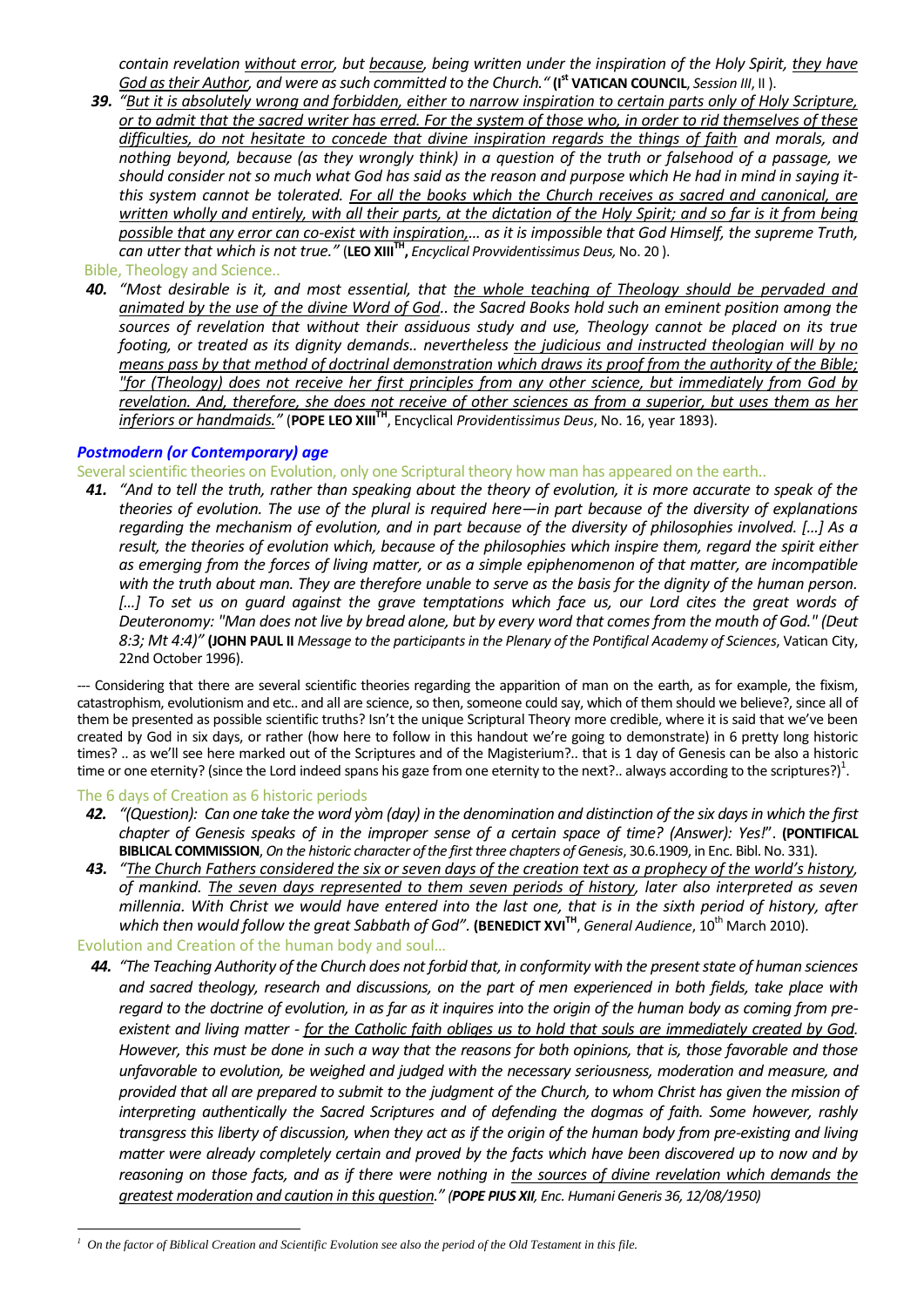Another answer to the first 3 chapters of Genesis, if they were an allergy without any objective or historic reality or not..

*45.* (Question): *"…Can one teach that the three aforesaid chapters of Genesis do not contain the narrative of things which actually happened, a narrative which corresponds to objective reality and historic truth; and whether we may teach that these chapters contain fables derived from mythologies and cosmologies belonging to older nations,… or that they contain allegories and symbols destitute of any foundation in objective reality but presented under the garb of history for the purpose of inculcating religious and philosophical truth; or, finally, that they contain legends partly historical and partly fictitious, freely handled for the instruction and edification of souls? Answer: NO to both parts."* (**PONTIFICAL BIBLICAL COMMISSION**, On the Historical Character of the First Three Chapters of Genesis, 30.6.1909, in Enc. Bibl. No. 325).

The case of Galileo, and errors of the interpreters – and inerrancy of the Sacred Scripture..

*46. "The geocentric representation of the world* (that is of the earth or of the world at the center of the universe) *was commonly accepted in the culture of the time as if it was fully in agreement with the teachings of the Bible, in which some expressions, that were taken literally seemed to affirm the geocentrism. So the problem posed for the theologians of that time was the compatibility of Heliocentrism (the model in which the Earth and planets revolve around a relatively stationary sun) with the Scripture. Like so the new science forced theologians with its new methods and the liberty of research they expected, to question themselves on their criteria of interpretation of the Scriptures. Most of them didn't know how to do it. Paradoxically, Galileo, who was a sincere believer, was on that matter more perspicacious than his opponents, the theologians. He writes to Benedetto Castelli, "Although the Scripture cannot err, may nevertheless sometimes err some of 'its interpreters and exponents, in various ways'"* (**JOHN PAUL II**, *Discourse to the participants in the Plenary Session of the Pontifical*  Academy of Sciences, Vatican city, Saturday, 31<sup>st</sup> October 1992).

Inerrancy of the Sacred Scriptures ..

- *47.* "*In the First Vatican Council (says Pius XIIth) declared: The Books of the Scripture.. contain revelation without any errors.. having been written by the inspiration of the Holy Spirit, they have God for their author and were delivered as such to the Church" (Session III, Chap. 2; Enc. Bibl. No. 62). When, subsequently, some Catholic writers, in spite of this solemn definition of Catholic doctrine, by which such divine authority is claimed for the "entire books with all their parts" as to secure freedom from any error whatsoever, ventured to restrict the truth of Sacred Scripture solely to matters of faith and morals, and to regard other matters, whether in the domain of physical science or history, as "obiter dicta" and - as they contended - in no wise connection with faith.. Leo XIII.. justly and rightly condemned these errors!*" (Cf. **PIUS XIITH** [ 1943 ], Encyclical *Divinu Affilante Spiritu*, No.1).
- **48.** *"For holy mother Church, relying on the belief of the Apostles (see John 20:31; 2 Tim. 3:16; 2 Peter 1:19-20, 3:15-16), holds that the books of both the Old and New Testaments in their entirety, with all their parts, are sacred and canonical because written under the inspiration of the Holy Spirit, they have God as their author.. In composing the sacred books, God chose men and while employed by Him they made use of their powers and abilities, so that with Him acting in them and through them, they, as true authors, consigned to writing everything and only those things which He wanted.. the books of Scripture must be acknowledged as teaching solidly, faithfully and without error that truth which God wanted put into sacred writings for the sake of salvation" (II<sup>ND</sup> VATICAN COUNCIL, Dogm. Const.* Dei Verbum, No. 11).
- *49. "God is the Author of Sacred Scripture because he inspired its human authors; he acts in them and by means of them. He thus gives assurance that their writings teach without error his saving truth"* (**CCC 136**).

Bible and Science ..

- *50. "How can a cleric teach others the way of salvation if through neglect of meditation on God's word he fails to teach himself? What confidence can he have that, when ministering to others; he is really "a leader of the blind, a light to them that are in darkness, an instructor of the foolish, having the form of knowledge and of truth in the law" (Rm II, 19 -), if he is unwilling to study the said Law and thus shuts the door on any divine illumination on it? Alas! Many of God's ministers, through never looking at their Bible, perish themselves and allow many others to perish also. "The children have asked for bread, and there was none to break it unto them" (Lam. 4:4); and "With desolation is all the land made desolate, for there is none who take it to heart" (Jer. 12:11). .. it is from the Bible that we gather confirmations and illustrations of any particular doctrine we wish to defend.* (**POPE BENEDICT XVTH** [ 1920 ], Encyclical *Spiritus Paraclitus*, par. 47-48).
- *51. "Therefore if methodical investigation within every branch of learning is carried out in a genuinely scientific manner and in accord with moral norms, it never truly conflicts with faith… Consequently, we cannot but deplore certain habits of mind, which are also sometimes found among Christians, which do not sufficiently attend to the rightful independence of science and which, from the arguments and controversies they spark, lead many minds to conclude that faith and science are mutually opposed.*<sup>"</sup> (**II<sup>ND</sup> VATICAN COUNC.**, Pastor. Const. *Gaudium et Spes* No. 36). End of times, end of the world..
- *52. "We do not know the time for the consummation of the earth and of humanity, nor do we know how the universe will be transformed. As deformed by sin, the shape of this world will pass away; but we are taught that God is preparing a new dwelling place and a new earth where justice will abide, and whose blessedness will answer and surpass all the longings for peace which spring up in the human heart. Then, with death overcome, the sons of God will be raised up in Christ, and what was sown in weakness and corruption will be invested with incorruptibility [..] but the expectation of a new earth must not weaken but rather stimulate our concern for cultivating this one. For here grows the body of a new human family, a body which even now is able to give some kind of foreshadowing of the new age. Hence, while earthly progress must be carefully*